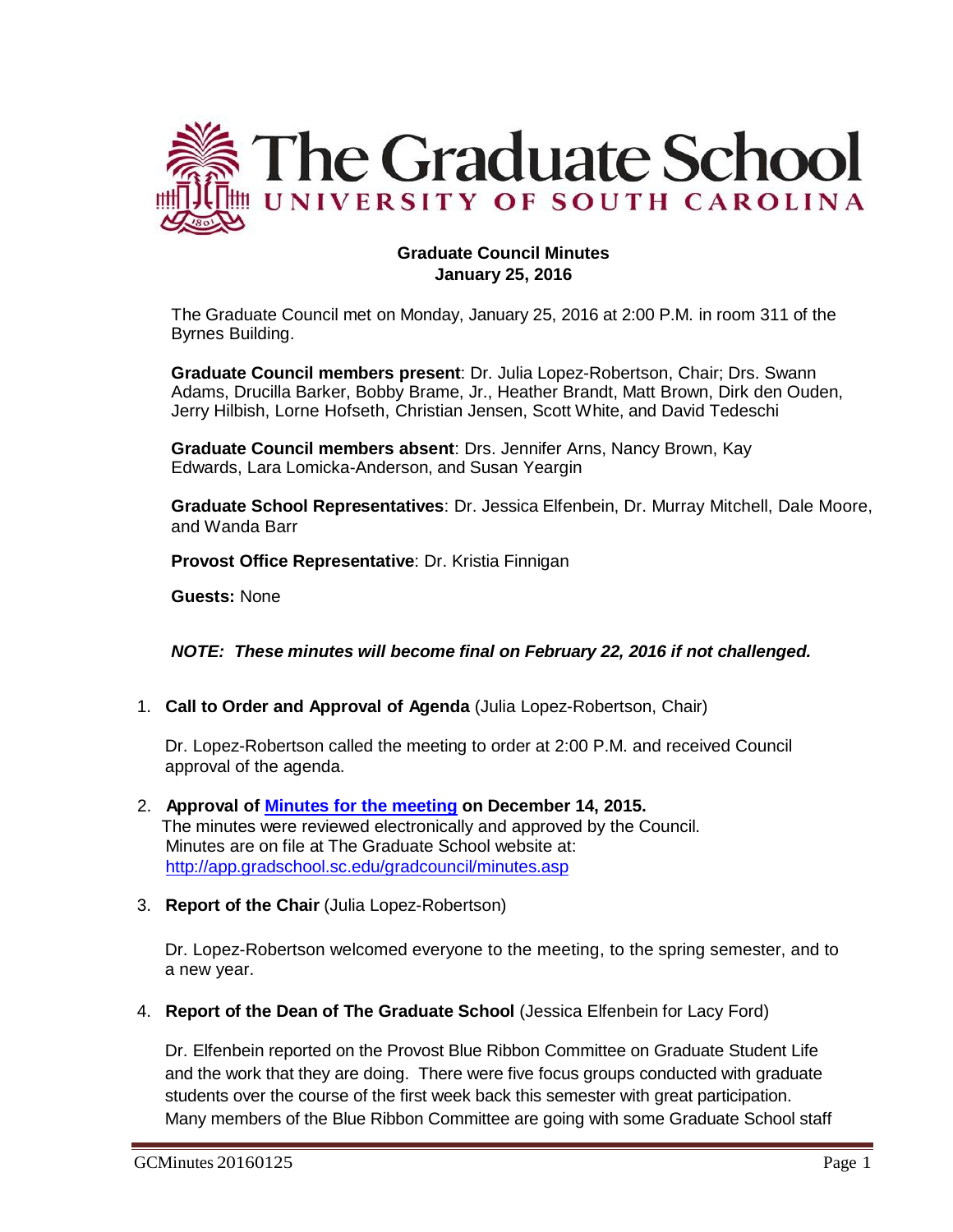up to the Conference of Southern Graduate Schools meeting to ensure that we are all singing from the same sheet in terms of Best Practice.

# 5. **Report of the Associate Dean / Secretary of the Graduate Council** (Murray Mitchell)

Dr. Mitchell informed the Council on Teresa's Smith's departure to Florida to pursue a career in Social Work. He introduced Wanda Barr who is adding Teresa's duties with respect to the Graduate Council to her existing portfolio. He gave Wanda's background with The Graduate School and explained that she is on a bit of a learning curve with the electronic version of things and asked that the Council be patient as she becomes acclimated to supporting him administratively and to the workings on the Graduate Council.

He stated that this is our second month of trying the reduced agenda and it comes at a time when submissions are also lower--which is helpful. Moving forward, he hopes this change will give The Graduate Council more time to deal with additional substantive kinds of issues and concerns. We will attempt to both inform and solicit input with respect to the Blue Ribbon panel mentioned by Dr. Elfenbein that will be conducted by Dr. Brandt after the Graduate Council meeting.

# 6. **Report of the Graduate Student Association Representative** (Brittany Walter)

Brittany stated that the GSA would try something new with the Graduate School this year. The GSA is planning to create Affinity Groups for the Spring semester as suggested by Dr. Elfenbein. The GSA will be getting the international graduate students together so they can talk, network and socialize. January  $25<sup>th</sup>$  is the first meeting for the GSA; so, they will have those dates finalized later. They will also be doing another Feedback Forum where the graduate students can give them feedback on what is working and what is not working. It really helps the GSA to modify what they do from semester to semester. They will host a Stress-buster with the Health Center and offer a free CPR training event for graduate students. GSA will work with the libraries to do an open access/open resource event for graduate students.

Dr. Dirk den Ouden asked if the dates for the free CPR training were available yet.

Brittany replied that dates for all activities will be included in the upcoming GSA newsletter.

# 7. **Report of the Academic Policy and Practices Committee** (Matt Brown)

Dr. Brown mentioned that the committee has met and will continue to meet to examine the policy regarding students who audit courses and discuss whether the course may be retaken for credit at a later date. Currently, they are not allowed to do so. Also, they are discussing should a graduate student who has audited a course be allowed to earn credit for that course by examination. They are at a consensus and just have to craft the language for presentation for the Graduate Council meeting in February.

Dr. Barker inquired about the ambiguity of how many 500/600/700 level credits graduate students are allowed to count towards their degree. She asked if that question could be considered by the Academic Policy and Practices Committee.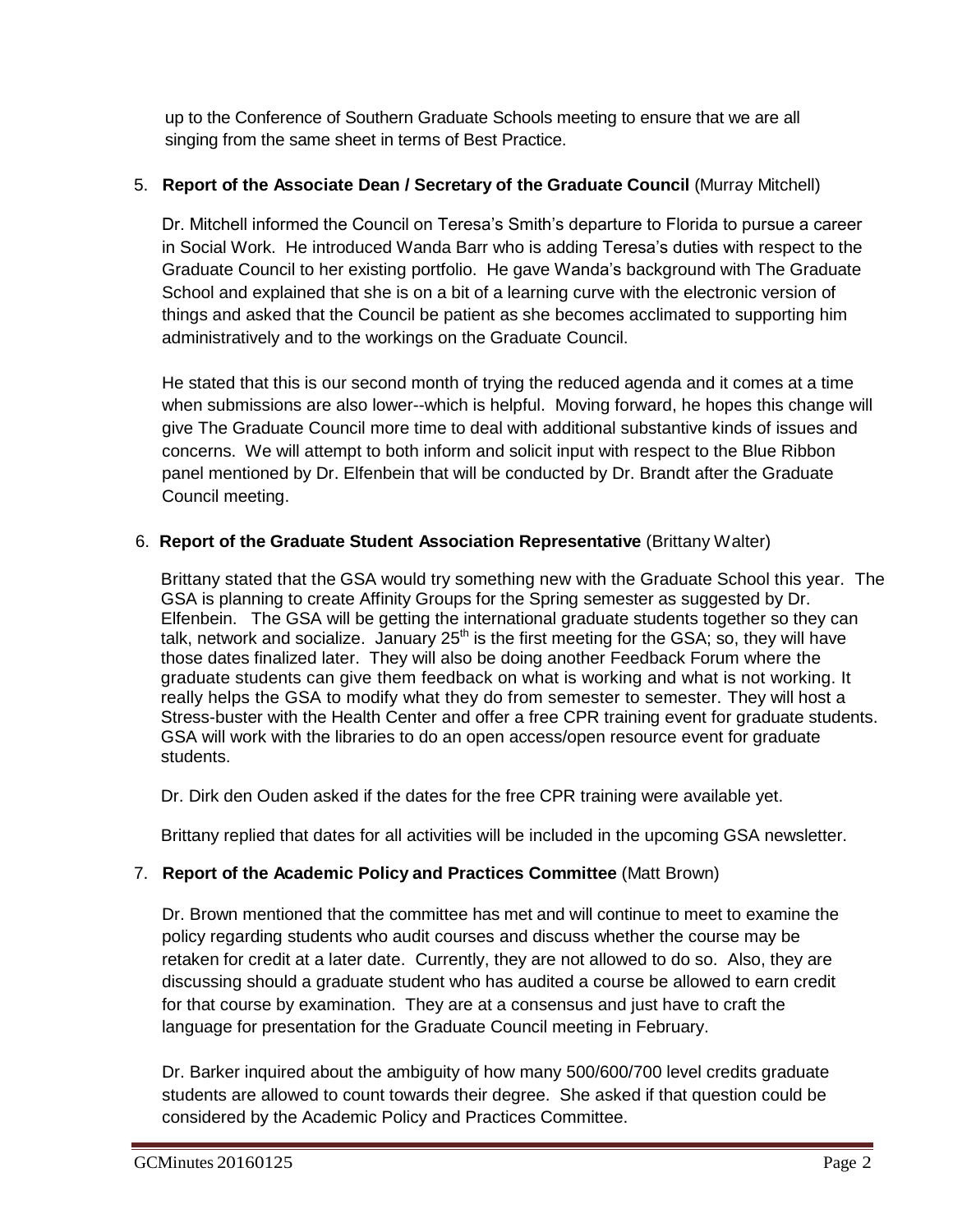Dr. Brown replied that Dr. Mitchell normally lets him know when there is an issue that needs to be discussed with his committee.

Dr. Mitchell suggested that the question should come as a formal charge from the Graduate Council to ensure that everyone is accountable. Dr. Barker will forward info to Dr. Mitchell via email.

## 8. **Report of the Committee on 500/600 Level Courses, Distance Education and Special Courses** (Murray Mitchell)

## **500/600 Level Courses**

None

# **Distance Education Delivery**

None

## 9. **Associate Graduate Faculty Nominations** (Murray Mitchell)

Angela McLeod, PhD Communication Sciences and Disorders, was nominated as Associate Graduate Faculty with supporting documentation from that program. All protocol was followed. The Graduate Council voted unanimously to award.

## 10. **Fellowships and Scholarships Committee** (Heather Brandt)

Dr. Brandt stated that their business is currently focused on the Presidential Fellows. The first round nominations are due on Monday, January 25th by midnight for departments to submit nominations for consideration. A committee meeting is scheduled for February  $4<sup>th</sup>$ .

Ms. Walter asked if the dates for Graduate Student Day awards would be updated on the website soon.

Dr. Brandt replied that she would check with Wright Culpepper, who has been providing staff support for Graduate Student Day, to see when Graduate Student Day award information will be updated on the website.

# 11. **Report of Science, Math, and Related Professional Programs Committee** (David Tedeschi)

No report.

## 12. **Report of the Humanities, Social Sciences, Education, and Related Professional Programs Committee** (Drucilla Barker)

Below is a list of proposals reviewed by the Committee. Each curricular action can be viewed at this Public Agenda review site: [https://www.sc.edu/programproposal/gradagenda/?id=11.](https://www.sc.edu/programproposal/gradagenda/?id=11)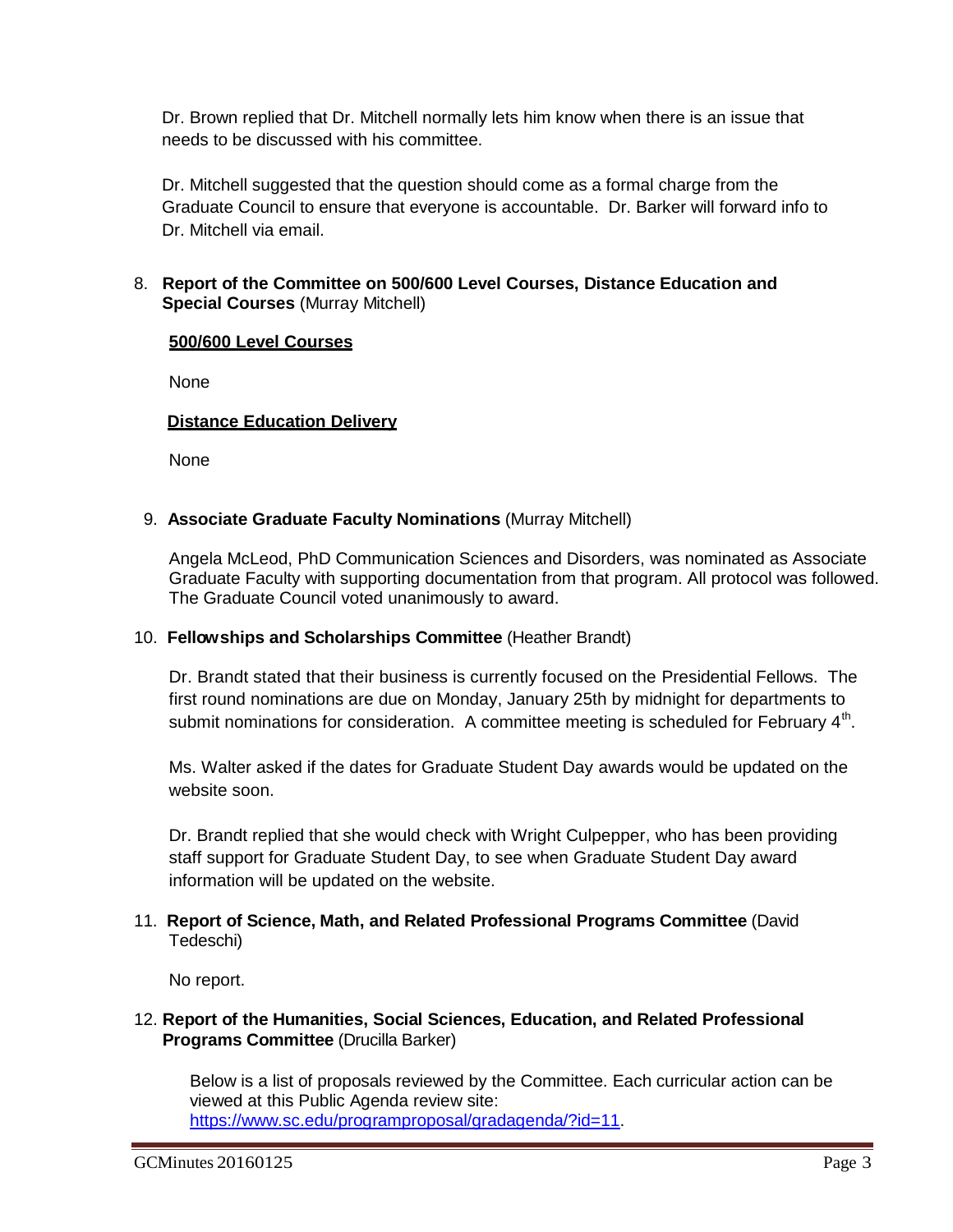At this Public Agenda link, the individual proposals are not live-linked, but agenda items are listed in alphabetical order. To view the full proposals, GC members and Committee Chairs still need to go to the Committee Review site, and filter for "Committees", then for the "Committee" called "Added to Grad Council agenda."

- LANG Foreign Language PhD, Arts and Sciences, Changes to Major/Degree Program
- LANG Foreign Language MA, Arts and Sciences, Changes to Major/Degree Program
- PSYC 792A Issues and Ethics in Research in Psychology and the Teaching of Psychology and the Teaching of Psychology I, Arts and Sciences, Change course title and description
- PSYC 829 Community Psychology Practicum I, Arts and Sciences, Change in course hour type from fixed to variable

#### *All proposals were unanimously approved by Graduate Council.*

Dr. Mitchell apologized that the link for current proposals was not listed on the agenda as it will be on future agendas, due to a miscommunication. He also apologized for the glitch that prevented the link for only the current events for the given month to be available for review. Per our previous agreement, the link will be designed so that just the link for the current business that sits in front of the committee for that month be available but also a description for each of the items of business that the group has seen. At a glance, you can make a decision as to whether or not it is something that you want to delve deeper into and you won't have to go to the link to find out if it is anything warranting your closer scrutiny.

## 13. **Report of the Grievances, Appeals and Petitions Committee** (Nancy Brown)

Dr. Brown was absent; Dr. Mitchell spoke on her behalf: No report.

#### 14. **Other Committee Reports**

No report.

## 15**. Old Business**

Dr. Elfenbein offered a quick update regarding the grant proposal for the NEH. There is a group across campus working very hard on this. This grant is about better preparing our PhD students in Humanities for a wider range of employment possibilities. They have submitted a draft proposal and heard back rather quickly from NEH, and they were really rather pleased about what they were proposing. They had incredible cooperation across campus in preparation of the grant proposal.

Dr. Elfenbein reported that 85% of all Humanities PhDs in South Carolina graduated from the University of South Carolina. Over the course of 10 years (2004 – 2014), USC graduated about 244 PhDs in Humanities. Currently, Humanities PhD students on this campus represent about 14% of those pursuing doctoral degrees, and doctoral students receive about 36% of the essential available resources. The proposal is that there will be one professional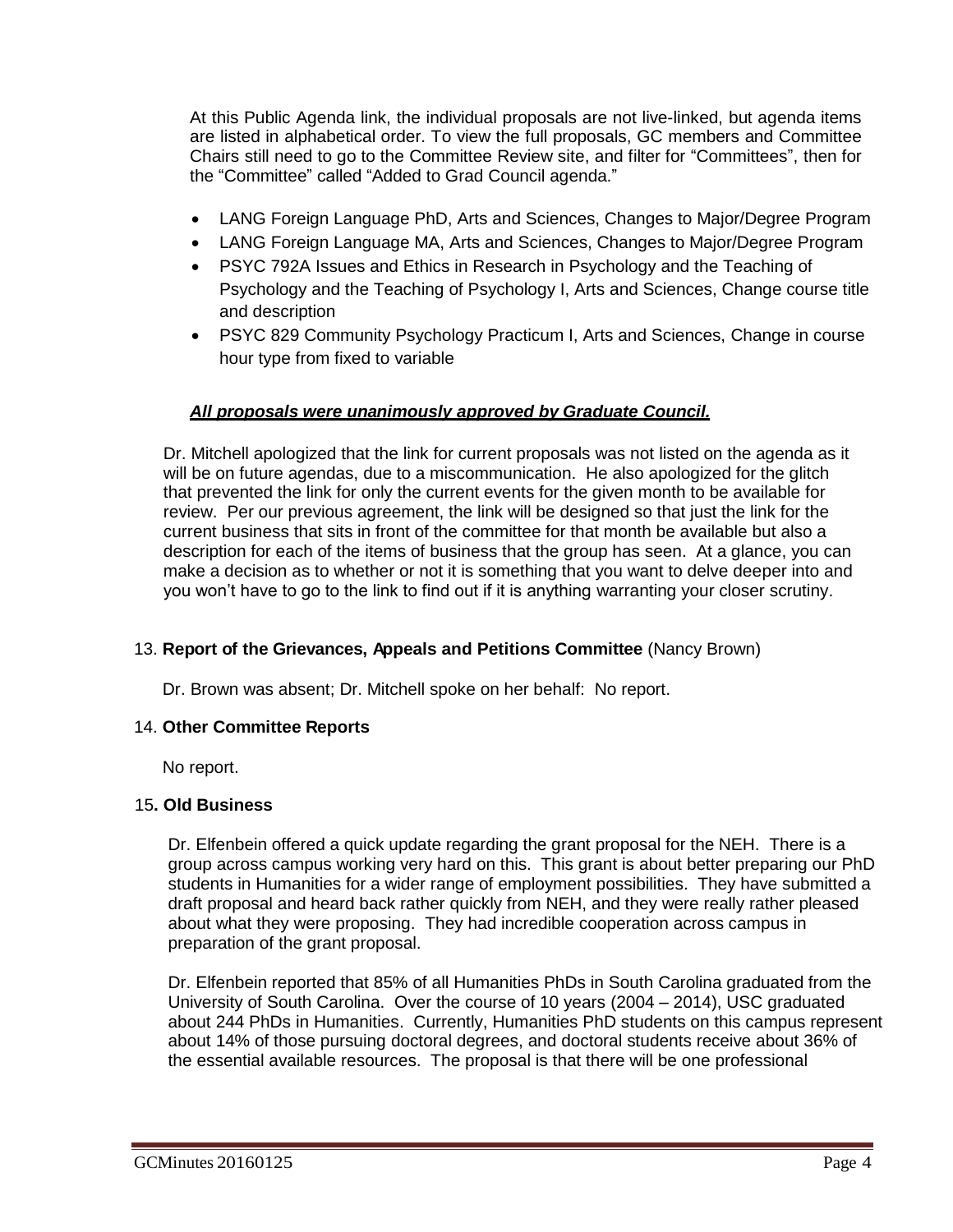development program that will be optional initially but will eventually become a part of the curriculum for doctoral students in Humanities. With the help of professional development for faculty, these doctoral students will become better able to seek and secure a wider range of employment when they are done. The full proposal will be available next week if anyone is interested.

#### 16. **New Business**

No report.

#### 17. **Good of the Order**

Dr. Mitchell shared flyer on the Garnet Apple Award introduced by the Center for Teacher Excellence under the auspices of The Provost Office. This is designed for a new annual award for exceptional and innovative teachers.

He apologized for the tight time frame as he just heard about this award on Friday. Nomination deadline is February 1 at 5 p.m. Self-nominations are not appropriate for this opportunity. Nominations can be by faculty members, chairs, deans, associate deans or chancellors--for someone else who you believe to be an innovative teacher or designer of innovative courses or successful in pedagogies, classroom strategies, etc. This is a new prestige piece to honor not just the Breakthrough Awards for innovative research but to recognize that some people on this campus also have teaching responsibilities and do an awesome job with it. This is an opportunity to recognize something that so many people do an outstanding job, but have fewer opportunities for being recognized. Please share with your colleagues and your departments.

Dr. Brandt asked if there could be no student nominations—just peer nominations.

Dr. Mitchell further explained that this award is not like the Mungo Teaching Award where the nominations come from student testimonials.

The Garnet Apple Award nomination information can be viewed at this site:

[https://www.sc.edu/about/offices\\_and\\_divisions/provost/honorsandawards/internal/garnet\\_apple.php](https://www.sc.edu/about/offices_and_divisions/provost/honorsandawards/internal/garnet_apple.php)

The next Graduate Council meeting will be on Monday, February 22, 2016 at 2:00pm.